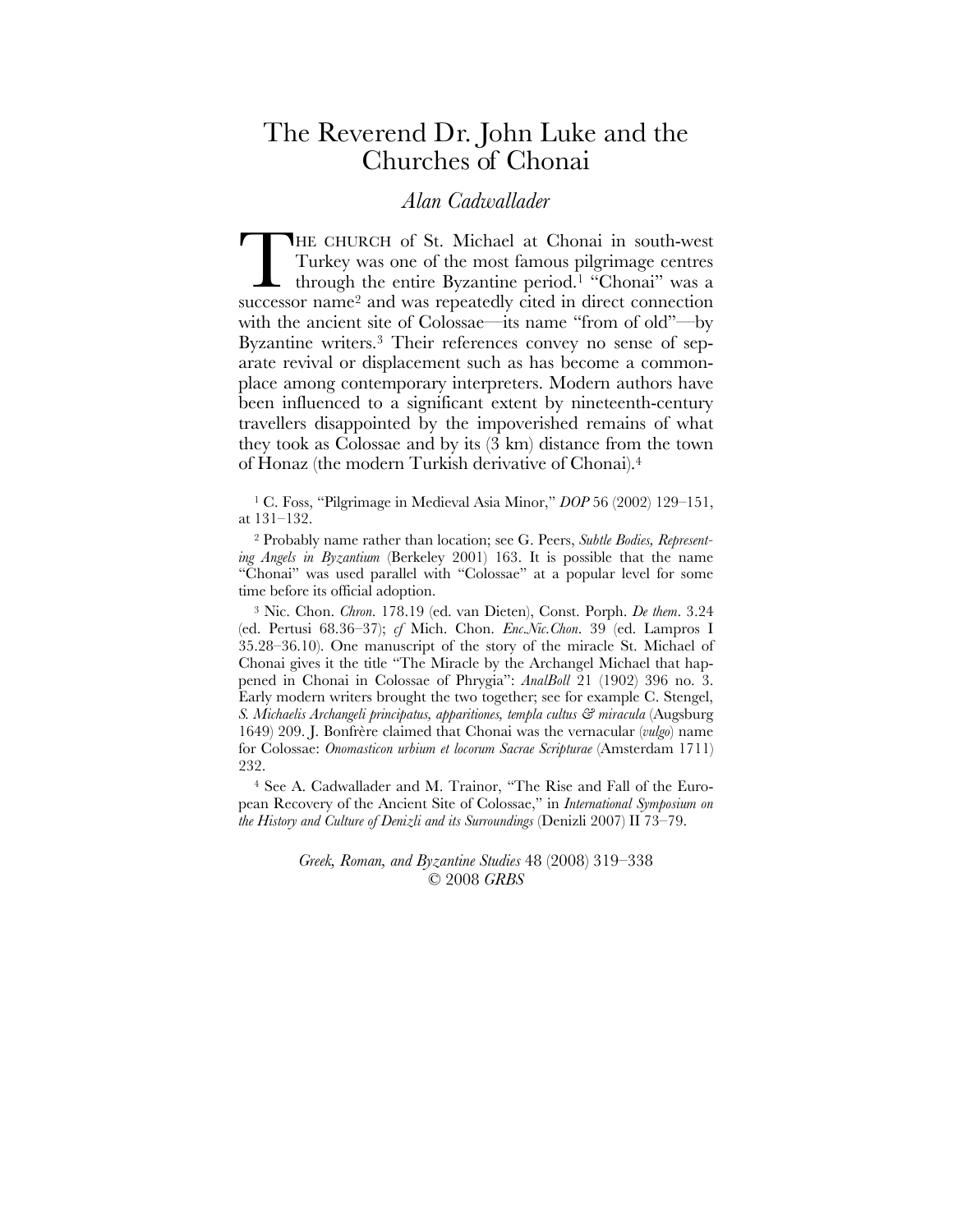It is clear however that in the twelfth century Chonai was a vibrant urban centre able to sustain a huge multitude of travellers, merchants, and pilgrims. There had been a rapid recovery from the vicissitudes of Turkish ambitions that had beset the city and its central symbolic focus in its recent history.5 The magnificent church of St. Michael the Archangel <sup>6</sup> and the salvific reputation of its icon<sup>7</sup> and nearby holy waters annually welcomed an immense *panegyris*—long established as the 6th September.<sup>8</sup> One of its most famous literary and ecclesiastical sons, Michael Choniates (ca. 1140–1220), when he was Archbishop of Athens,<sup>9</sup> waxed eloquent in an encomium on the life of Metropolitan Nicetas ("the eunuch") of Chonai about the numbers and range of peoples that attended. He claimed all the while that he was not embellishing the facts of the matter (95 [I 56.12–18 Lampros]):

There is in the general area related to the sanctuary and the miracles associated with it a festal gathering and it is a hugely attended celebration, indeed massively populated.10 For it at-

<sup>5</sup> John Scylitzes *Hist.* 2.686–687 (*PG* 122.413D–416A).

<sup>6</sup> Even allowing that the church was given an elaborate description (such as by Choniates *Chron.* 178.19) according to the developed rhetorical topos of the time, the sheer prominence of both church and cult in pilgrim stories, e.g. *Vit.Laz.Gal.* 6–8, 29 (ed. R. P. H. Greenfield, *The Life of Lazaros of Mt. Galesion* [Washington 2000]), *Vit.Pet.Atr.* 13.20 (ed. E. V. Laurent, *La vie merveilleuse de Saint Pierre d'Atroa* [Brussels 1956]), suggests that a sizeable measure of reality undergirded the description; see Helen Saradi, "The *Kallos* of the Byzantine City: The Development of a Rhetorical *Topos* and Historical Reality," *Gesta* 34 (1995) 37–56, at 47.

<sup>7</sup> *Vit.Cyr.Phil*. 18 (ed. Sargologos). There is also a suggestion that a famous wonder-working cross might be part of the miraculous paraphernalia of the cultic centre: J. and B. Hamilton, *Christian Dualist Heresies in the Byzantine World* (Manchester 1998) 218 n.10.

<sup>8</sup> Already in the Menologion of Basil II. See also the numerous references in A. Ehrhard, *Überlieferung und Bestand der hagiographischen und homiletischen Literatur der griechischen Kirche* I–III (Leipzig 1937–1952).

<sup>9</sup> For a brief overview of his life, see Kenneth M. Setton, "A Note on Michael Choniates, Archbishop of Athens (1182–1204)," *Speculum* 21 (1946) 234–236.

<sup>10</sup> The text is in fact a little in dispute as to how many times πολυάνθρωπος occurs. Whatever the case, Michael's repetition is clearly intended for stylistic as well as descriptive effect. There may be a compounded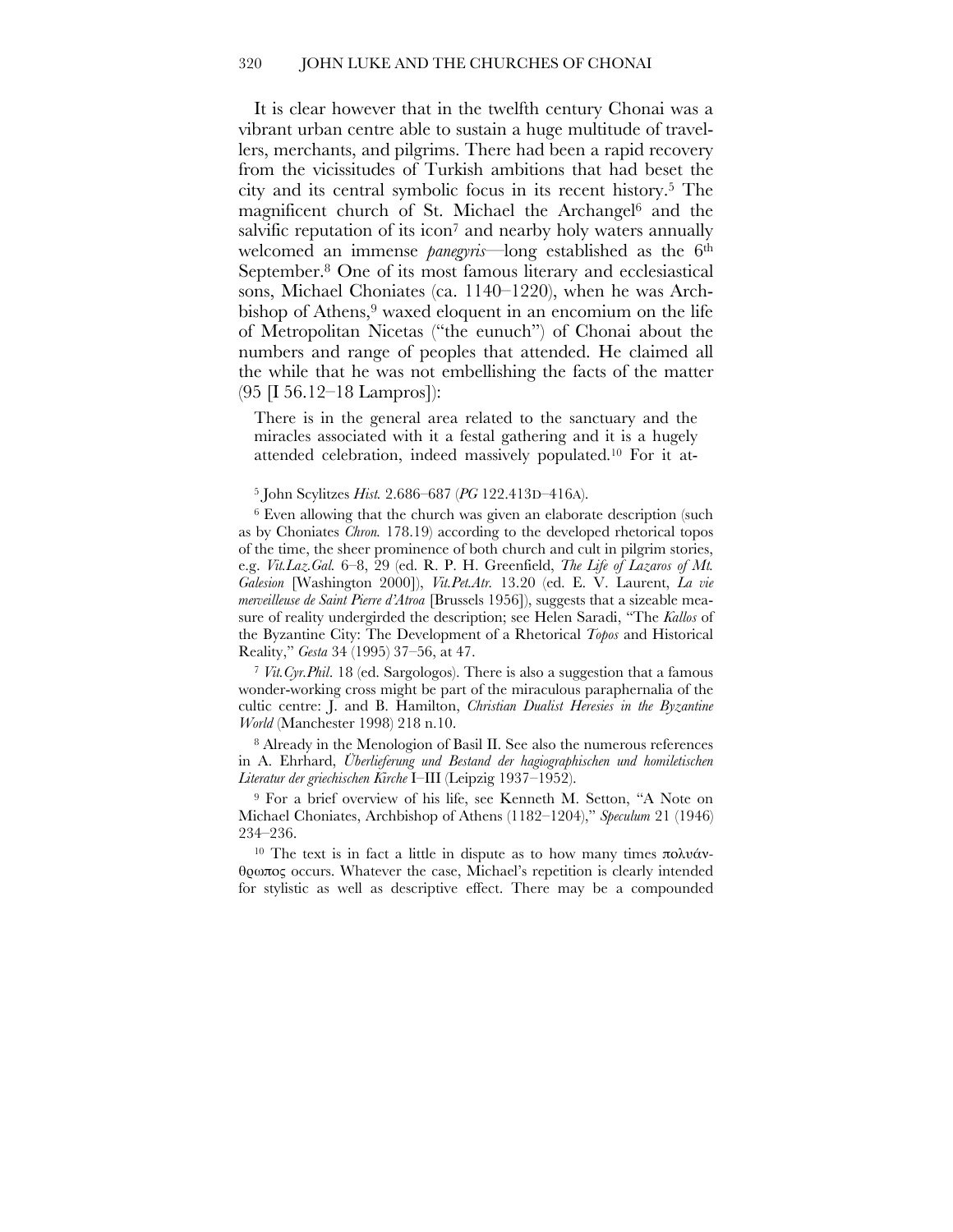tracts, and this without exaggeration, all the neighbouring cities and yet more from further afield: Lydians and also Ionians, Carians and Pamphylians and Lycians, even those from among the barbarian Iconians, for the sake of selling and buying.

The annual *panegyris* however was not the only time that pilgrims, merchants, and travellers were drawn to the city and made use of its provisions.

Clive Foss reflected upon how pilgrims would be accommodated, a practical consideration related to attendance at such a site, but restricted his observations to a brief illumination provided in one text.<sup>11</sup> He suggests however that huge numbers of business people established themselves for the trade fairs on the "ancient site of Kolossai"<sup>12</sup> (presumably the hüyük west of the traditional site of the remains of the church of St. Michael). Although this carries a trace of the old axiom of scholarship that divides Colossae and Chonai, it does recognise the sheer enormity of the task of accommodating the influx. Comparative archaeological evidence suggests that a massive urban infrastructure would have been necessary to sustain this traffic, one that probably encroached significantly on and changed the features of the former classical layout of the city. 13

One further observation of Foss tends to confirm and complicate this sketch of the extent and importance of Chonai in the mid-to-late Byzantine period. With the incursions of Arab marauders from the east in the seventh century, the centre of defensive operations and its administrative underpinnings necessarily swung away from the eastern Mediterranean seaboard on the western line of Asia Minor. The Byzantine theme or province of Thrakesion supplanted the older Phrygia

 $\overline{\phantom{a}}$ 

stylistic intent through an allusive comparison, given that the word πολυάνθρωπος had become the standard descriptor for a πανήγυρις: Lucian *Peregr*. 1, Greg. Naz. *Or.* 32.1, schol. Pind. *Ol.* 6.111c.

<sup>11</sup> Foss, *DOP* 56 (2002) 148.

<sup>12</sup> Foss, "Chonai," *ODB* I (1991) 427.

<sup>13</sup> See T. Lewit, "Stories in the Ground: Settlement Remains and Archaeology as Narrative in the Fourth- to Sixth-Century Eastern Mediterranean," in J. Burke et al. (eds.), *Byzantine Narrative: Papers in Honour of Roger Scott* (Melbourne 2006) 475–480, at 478–479.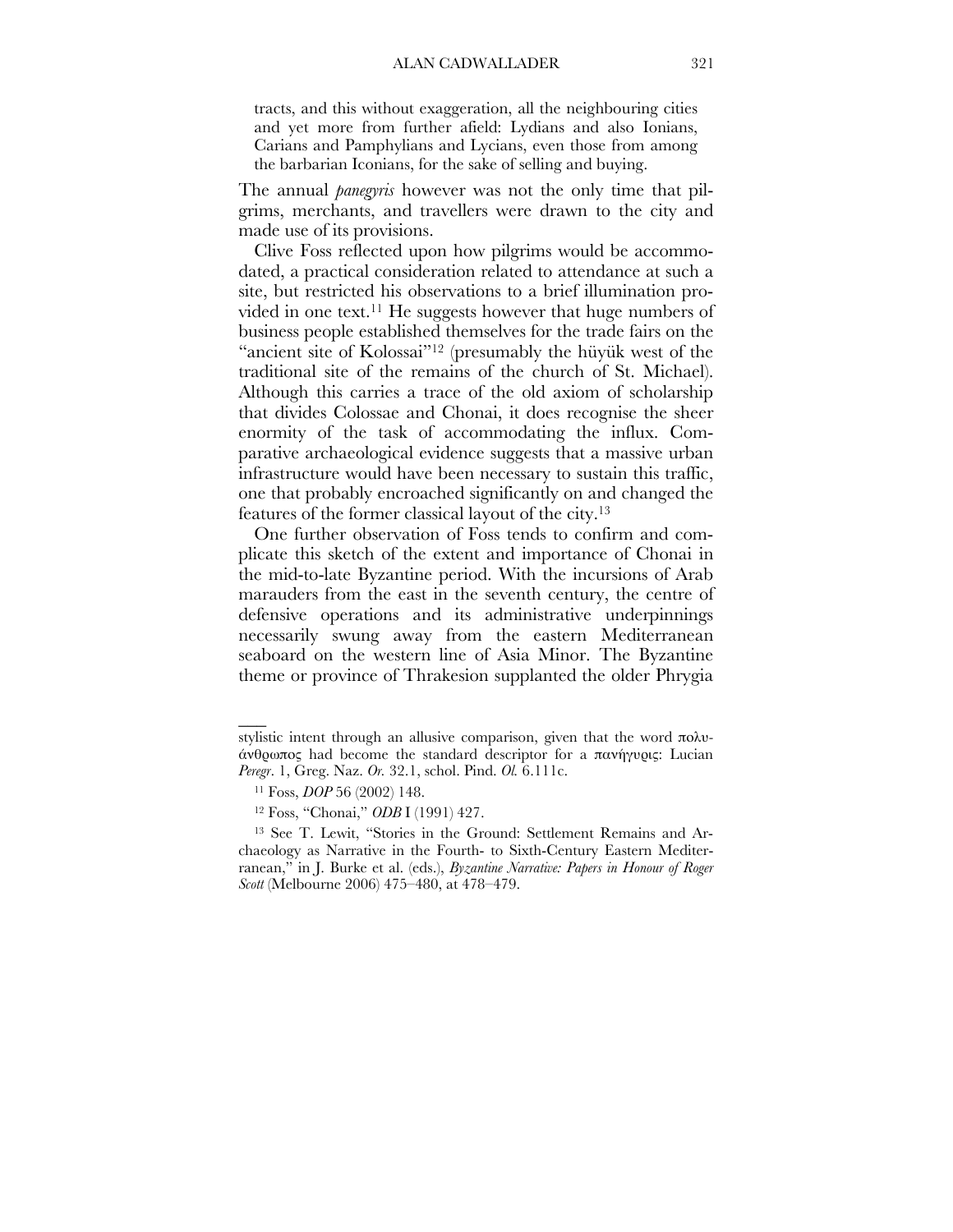Pacatiana in which Colossae/Chonai had been a "listed city."14 Thrakesion covered a larger expanse of territory and was designed to facilitate bureaucratic and military control over river valleys and the Mediterranean coastline to the south and west. Foss advanced the importance of Chonai for the theme, initially speculating and then more confidently asserting that Chonai not Ephesus was its bastion and probably the capital.15 It is the intent of this essay to review and supplement the evidence that undergirds this assertion.

Foss relied on the texts of Arab geographers, most especially the synthetic collection in the *Geographical Gazetteer* of Yacut (1224), who distinguished between the name of the city, Qâniyûs, and the name given to the fortress, al-Wârithûn. Foss was undoubtedly correct in seeing the former as the early form that yields modern "Honaz," just as Yacut's Kuniya (for Iconium) yields modern Konya. Yacut himself acknowledged that the spelling of the names of places was fluid and that some changes had occurred.16 Even during the burgeoning European contact with the site, the spelling of the name varied considerably (Khonos, Chonai, Khonas, etc). J. A. Cramer, for example, provides the alternative "Khonas or Kanassi,"17 and a bibliophile and traveler in the area in 1841, Francis C. Brooke, recorded the name as Khonasis in his journal.18 The differences may reflect the legacy of an ongoing mixed population of Turks and Greeks in the area or a tenacious survival of different forms even in the local dominant tongue.

The significance of the city for the theme may also be

<sup>14</sup> C. Foss, "Archaeology and the 'Twenty Cities' of Byzantine Asia," *AJA* 81 (1977) 469–486 (repr. *History and Archaeology of Byzantine Asia Minor* [Hampshire 1990] II), at 471.

<sup>15</sup> Foss, *ODB* 427, and *Ephesus after Antiquity* (Cambridge 1979) 195–196; he is supported, more by way of summary than by any additional demonstration, by E. Kountoura et al., *Asia Minor and Its Themes* [in Greek] (Athens 1998) 223.

<sup>16</sup> E. W. Brooks, "Arabic Lists of the Byzantine Themes," *JHS* 21 (1901) 66–77, at 74 and 77.

<sup>17</sup> J. A. Cramer, *A Geographical and Historical Description of Asia Minor* (Oxford 1832) II 45.

<sup>18</sup> F. C. Brooke, BL  $[=$  British Library] Add Ms. 62144, f. 299b.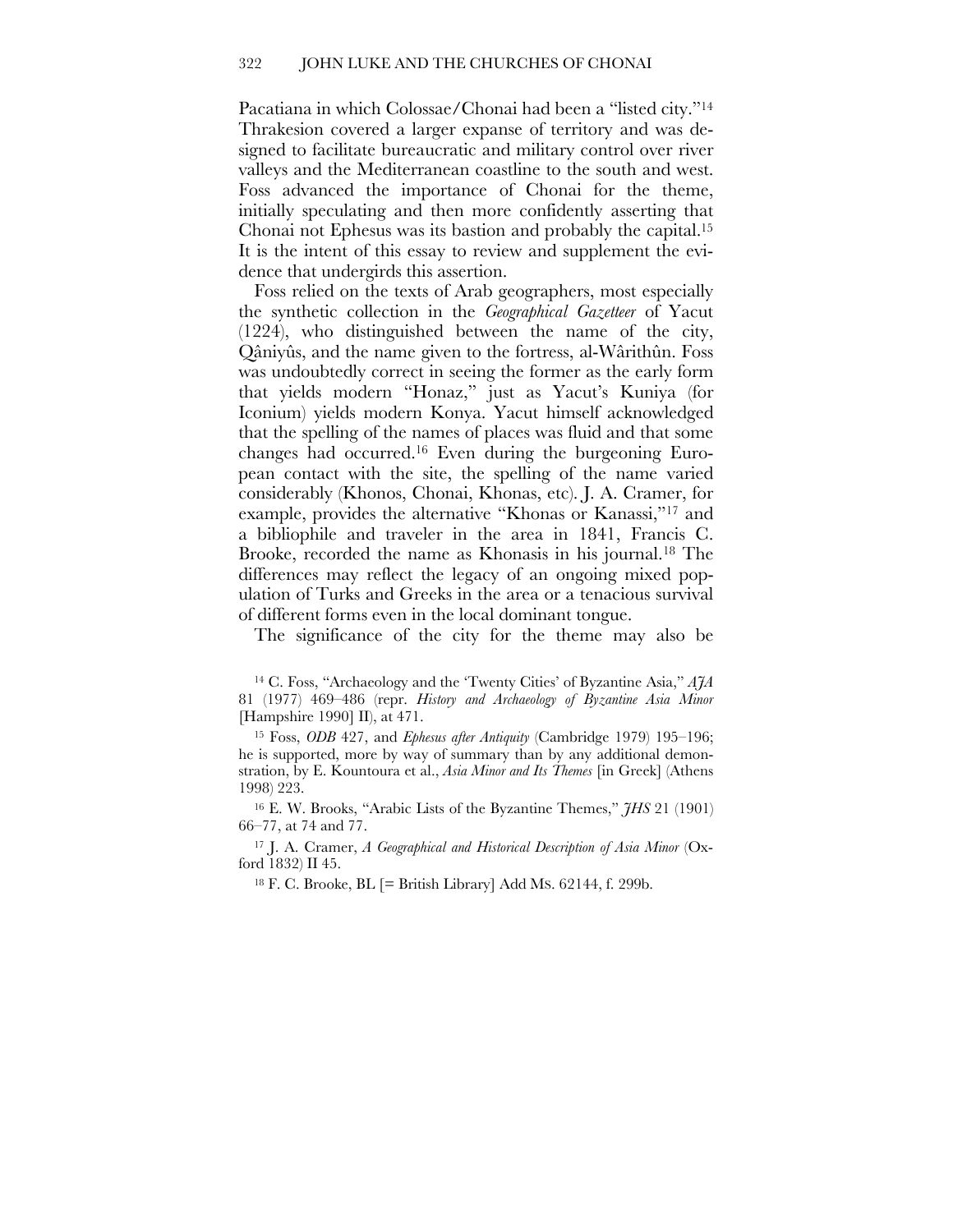inferred from the description of the administrative regions by Constantine Porphyrogenitus. When he lists the cities of Thrakesion he blithely rattles off the requisite names but when he comes to the twelfth, Chonai, he not only pauses to give its alternate ancient name (Colossae) but also takes time to add a further description, thereby underscoring the city's significance for him, beyond others in the list: "Colossae the place now called Chonai, where there is a famous shrine of the archangel Michael."19 The conjunction of religious and civic administration on matters of imperial control and organization is a constant accent of Speros Vryonis;20 it is particularly evident in a reference to the iconoclastic collaboration of church and state focused at Chonai in 819 mentioned in a letter of Theodore the Studite.<sup>21</sup> I return to the significance of this conjunction below.

The theme itself boasted a huge contingent of soldiers. Yacut provided the numbers of soldiers for each of the 14 themes; Thrakesion along with Chaldia (bordering the Pontus) contained the largest (10,000 men), others averaging around 4,000–6,000.22 Foss noted that the remains of the fortress at Honaz had never been studied, $2<sup>3</sup>$  and this has not been corrected by the project to survey the array of Turkey's Byzantine fortresses.24 However, quite apart from a reasonable inference that the bulk of Thrakesion's troop allocation would have been stationed at Chonai if it was the capital or at least the most important strategic post in the theme, there are indications that the fortress was immense and powerfully placed for the defence of the valley. The Reverend John Hartley, a Church Missionary Society member, who accompanied Arundell in 1826, described the garrison as set on "an almost impregnable rock."<sup>25</sup>

- <sup>20</sup> *The Decline of Medieval Hellenism in Asia Minor* (Berkeley 1971).
- <sup>21</sup> Theod. Stud. *Ep*. 2.63 (*PG* 99.1282–1284).
- <sup>22</sup> Brooks, *JHS* 21 (1901) 73–76.
- <sup>23</sup> Foss, *ODB* 427.

<sup>24</sup> C. Foss, *Byzantine Fortifications: An Introduction* (Pretoria 1986); H. Barnes and M. Whittow "The Survey of Medieval Castles of Anatolia (1992–96)," in R. Matthews (ed.), *Ancient Anatolia* (London 1998) 347–358.

<sup>25</sup> However, he described the fortress as a "Turkish fortification," which may be an indication not of its construction but its continued use: *Researches* 

<sup>19</sup> *De them.* 3.24 (68.32–40 Pertusi).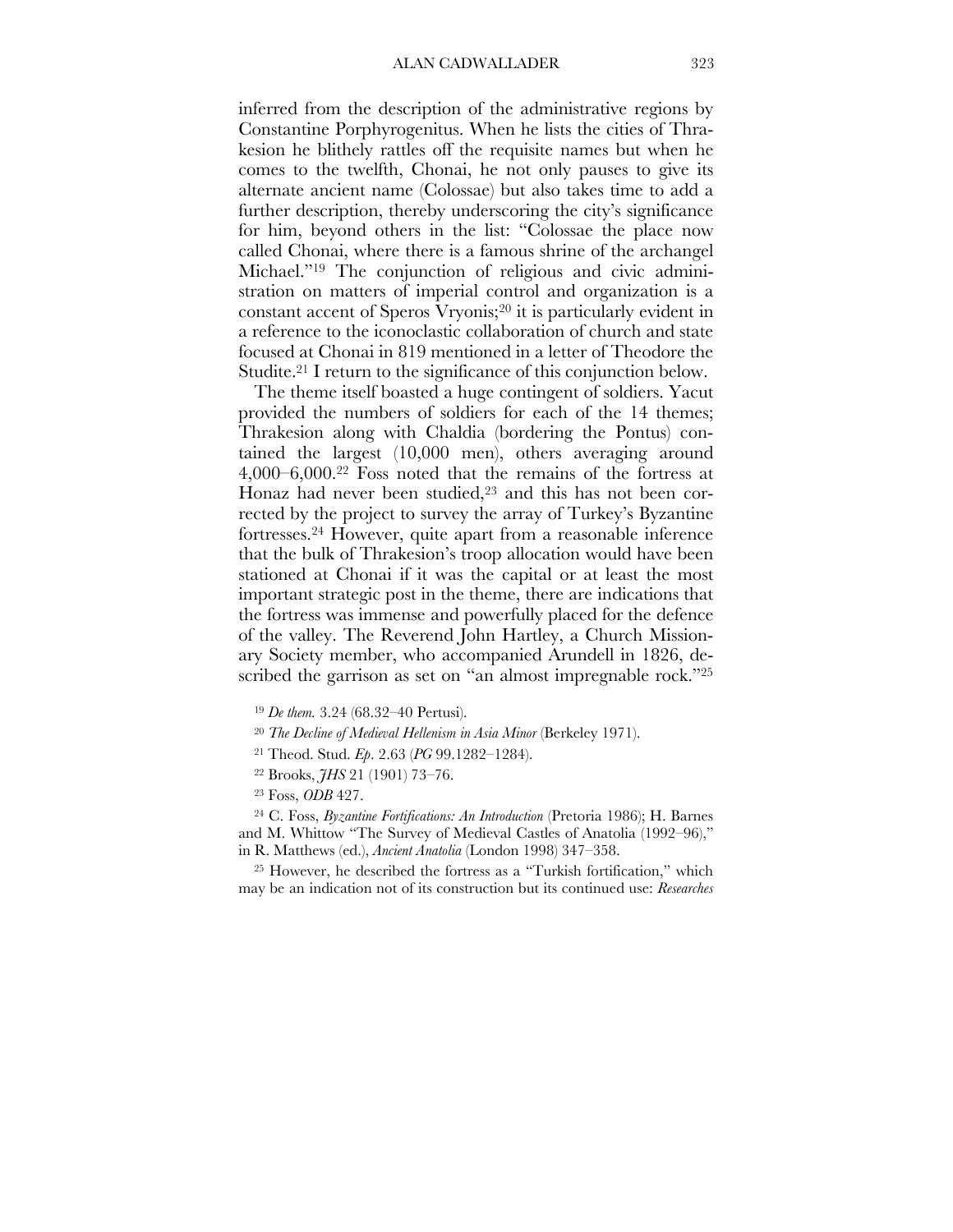Although the current unexcavated remains of the fortress can only give a hint of its dimensions, there are some other fragments of evidence that point to its dominance of the slopes of Honazdagh (Mt. Cadmus). In a detailed work on the geography and history of Asia Minor in 1832, another English traveler and academic, J. A. Cramer, noted that the ruins of the fortress can be traced along the contour of the mountainous slope for nearly a mile.<sup>26</sup> This coheres with the dramatic etching in Pitton de Tournefort's 1718 publication<sup>27</sup> which is far less "ruinous" in its representation than that recorded 100 years later by the etcher (L. Haghe) for the travel account of another Levant Company chaplain, Francis Arundell.28 Even so, Arundell's fortress is far more extensive in its remains than at the present day. Indeed, it appears that the vast garrison survived in secure and reasonably habitable integrity at least into the mid-eighteenth century. Robert "Palmyra" Wood, who passed through the area in 1750–1751, wrote in his diary that the castle had been "made famous by Solibey Ogle."29 This rebel *aga*, Soley Bey (killed in 1739), is recorded by a number of European travelers to the area around the time as having armed the fortress with eleven cannons<sup>30</sup> and having used the arsenal as the base for his men and the spring of their incursions. The ardent Irish traveler, the Venerable (later Bishop) Richard Pococke, wrote that his following numbered 4000,31

 $\overline{\phantom{a}}$ 

*in Greece and the Levant* (London 1833) 265.

<sup>26</sup> Cramer, *Geographical and Historical Description* II 45.

<sup>27</sup> P. de Tournefort, *Relation d'un voyage du Levant* (Amsterdam 1718), plate facing p.320. I am grateful to my colleague Dr. Michael Trainor for this reference.

<sup>28</sup> F. V. J. Arundell, *A Visit to the Seven Churches of Asia Minor* (London 1828), sketch facing p.164.

<sup>29</sup> Entry 28th September 1750: R. Wood, "Journals" 1750, F67, MS. held by Joint Library of the Hellenic and Roman Societies, University of London.

<sup>30</sup> R. Pococke, *Description of the East* (London 1745) II 78; R. Chandler, *Travels in Asia Minor and Greece* <sup>3</sup> (London 1817) 240. T. Milner appears to have repeated their reports: *History of the Seven Churches of Asia* (London 1832) 357.

<sup>31</sup> Pococke, *Description* II 69.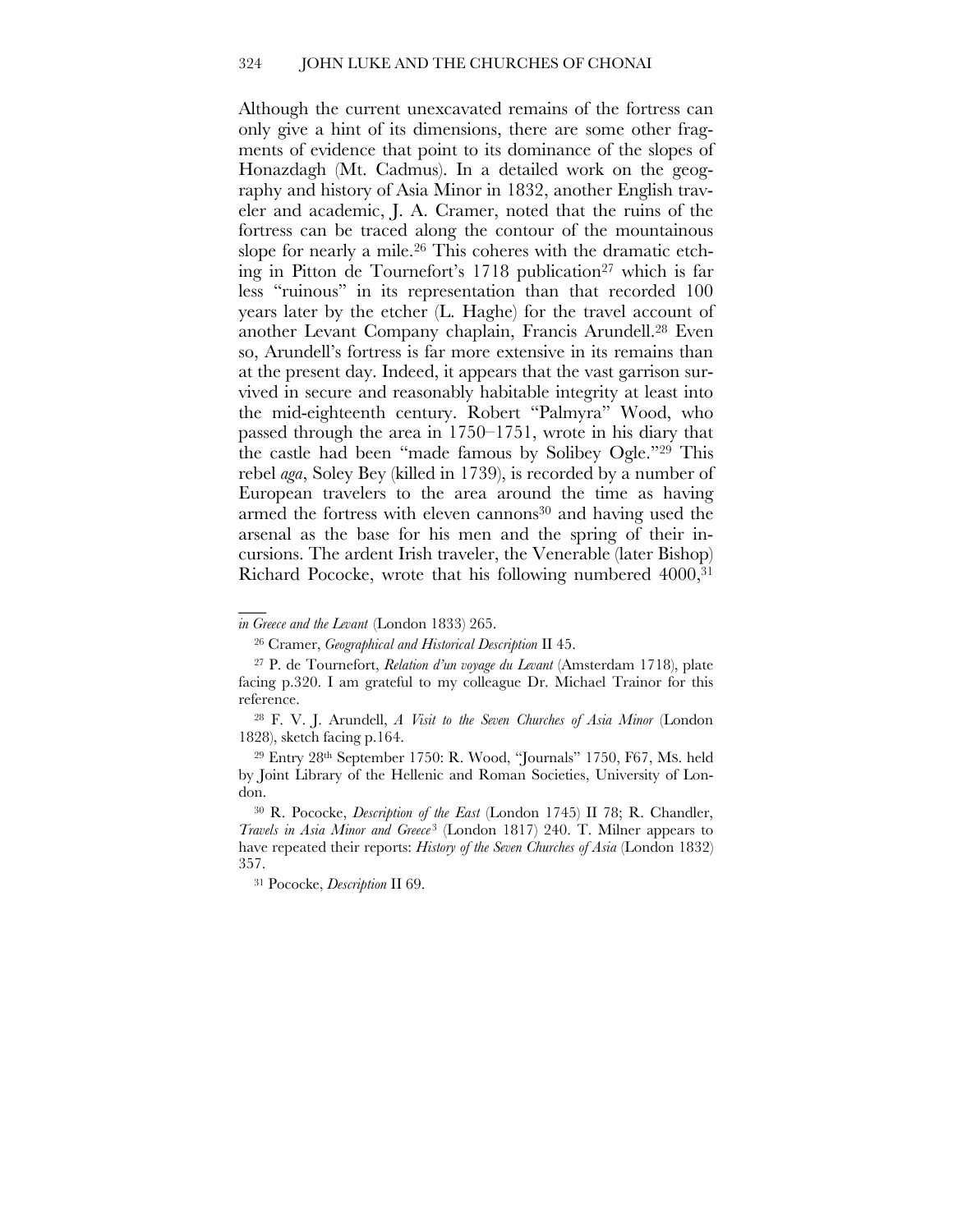no mean force to accommodate.

Of some significance in assessing the size of the fortress is Richard Chandler's comment that within the walls of the castle lay a church.<sup>32</sup> His report is based on the Latin diary of Antonio Picenini who in 1705 passed through the area with the British consul of the Levant Company at Smyrna, William Sherard, and a number of others.<sup>33</sup> Picenini reckoned that there were about 40 Greek families at Honaz under the care of a priest supplied from Cyprus.34 The remains of the church are still clear on the slopes of Honazdagh, and the building, though now separated a little from the visible remains of the fortress, is still called the *kilise* (church) by the local inhabitants. It is clearly of Byzantine form though its precise date is undetermined at present. Whether *this* was a church of St. Panteleemon at Colossae mentioned in a letter written in 1826 by a local Greek inhabitant to Francis Arundell is unclear.35 The publisher John Murray's 1895 *Handbook to Asia Minor* even suggested that the church in the castle above "Khonae" was the Church of St. Michael.36 Arundell has never been accused of accuracy in his topographical descriptions and, in wanting to prove the veracity of Herodotus' mention (7.30) of a subterranean interruption to the visible flow of the Lycus River at Colossae, he seems to have mistaken the meaning of a letter from a Greek inhabitant of Denizli as referring to the river. <sup>37</sup> However, the

<sup>32</sup> Chandler, *Travels* 240.

<sup>33</sup> See BL Add 6269 f. 38.

<sup>34</sup> Cf. also Hartley, *Researches* 264.

<sup>35</sup> Arundell, *Seven Churches* 318–319.

<sup>36</sup> Maj. Gen. Sir C. Wilson (ed.), *Handbooks for Travellers: Asia Minor* (London 1895) 105. The *Handbook* is either confused—it also asserts that the ruins of the church "can still be seen East of Colossae" "on the right bank of the Lycus"—or suggesting a second church of St. Michael. In 1874, the Rev. Edmund Davis described it as "a deserted mosque"; this may be an indication of its alternate use or simply be a mistake. Davis' eye, as revealed in his sketch of the "Style of a Tombstone at Colossa," was decidedly English. Perhaps his ability to perceive a Byzantine formation was also ethnocentrically restricted.

<sup>37</sup> Arundell includes both the Greek text of the letter and a translation: *Seven Churches* 318–320. His understanding of the text is shown in his *Discoveries in Asia Minor* (London 1834) I 179.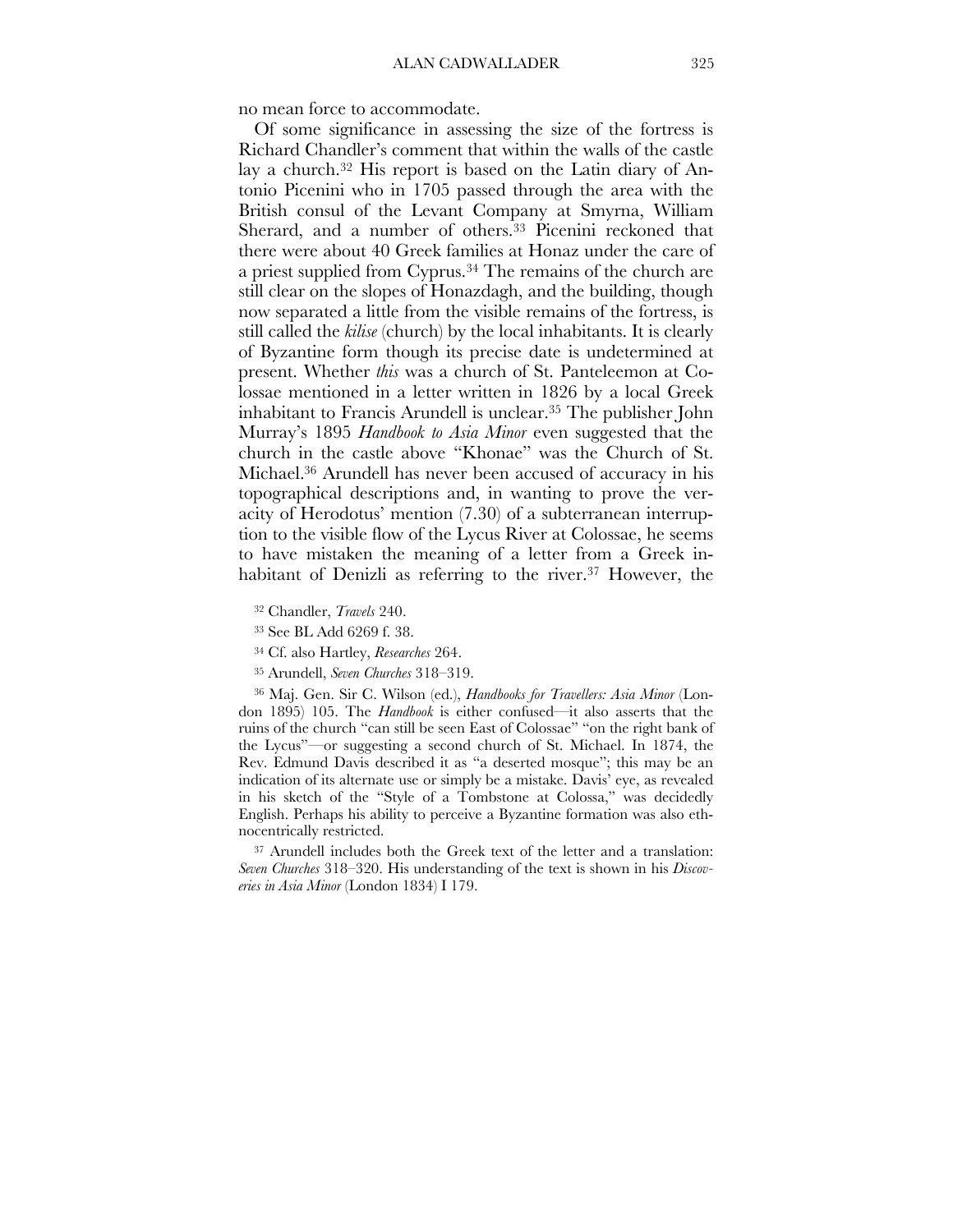letter nowhere *equates* St. Panteleemon with a river and in fact suggests that it may be connected with another holy site—mentioning a massive rock above St. Panteleemon at Mt. Cadmus, with two caves over which inscriptions had been carved.<sup>38</sup> The connection of such a church with a nearby miracle-working spring would not be unusual, given that the saint's particular beneficence lay in healing, <sup>39</sup> and that churches dedicated to him had gained imperial support through Justinian's example (Procop. *Aed.* 1.9.11.).

Arundell assiduously conveyed the reports of three churches in the vicinity, <sup>40</sup> and Hartley transmitted a report from the local Greek population of the remains of a monastery dedicated to the holy taxiarch St. Michael<sup>41</sup> though this may have been a confusion with the traditional remains of the great church. The recovery of a long-forgotten manuscript now extends this list threefold. Accordingly, Foss's thesis about the importance of Chonai in the Byzantine period has one further crucial piece of corroboration to add to the textual and artefactual material surveyed so far. To this we turn.

In the second half of the seventeenth century, European interest in "the seven churches of Asia Minor" received a considerable boost from the curiosity and initiative of members involved in commercial and diplomatic ventures at Smyrna and Constantinople. Credit is usually given to the Reverend Dr. Thomas Smith (1638–1710), who was the chaplain to the English Levant Company at Constantinople for almost three years (1668–1671).<sup>42</sup> Chaplains were appointed to serve the religious and moral needs of members of the company. The role was none too arduous. A number began to gain confidence from accumulated European knowledge of the environment

<sup>38</sup> Arundell, *Seven Churches* 319–320.

<sup>39</sup> See G. Vikan, "Art, Medicine and Magic in Early Byzantium" *DOP* 38 (1984) 65–86, at 65.

<sup>40</sup> Arundell, *Discoverie*s 169–170.

<sup>41</sup> Hartley, *Researches* 49. A very similar reference occurs in Arundell, *Discoveries* 179.

<sup>42</sup> He is called "the father of the Apocalyptic travellers" by William Fleming, *A Gazetteer of the Old and New Testaments* (Edinburgh 1838) 194.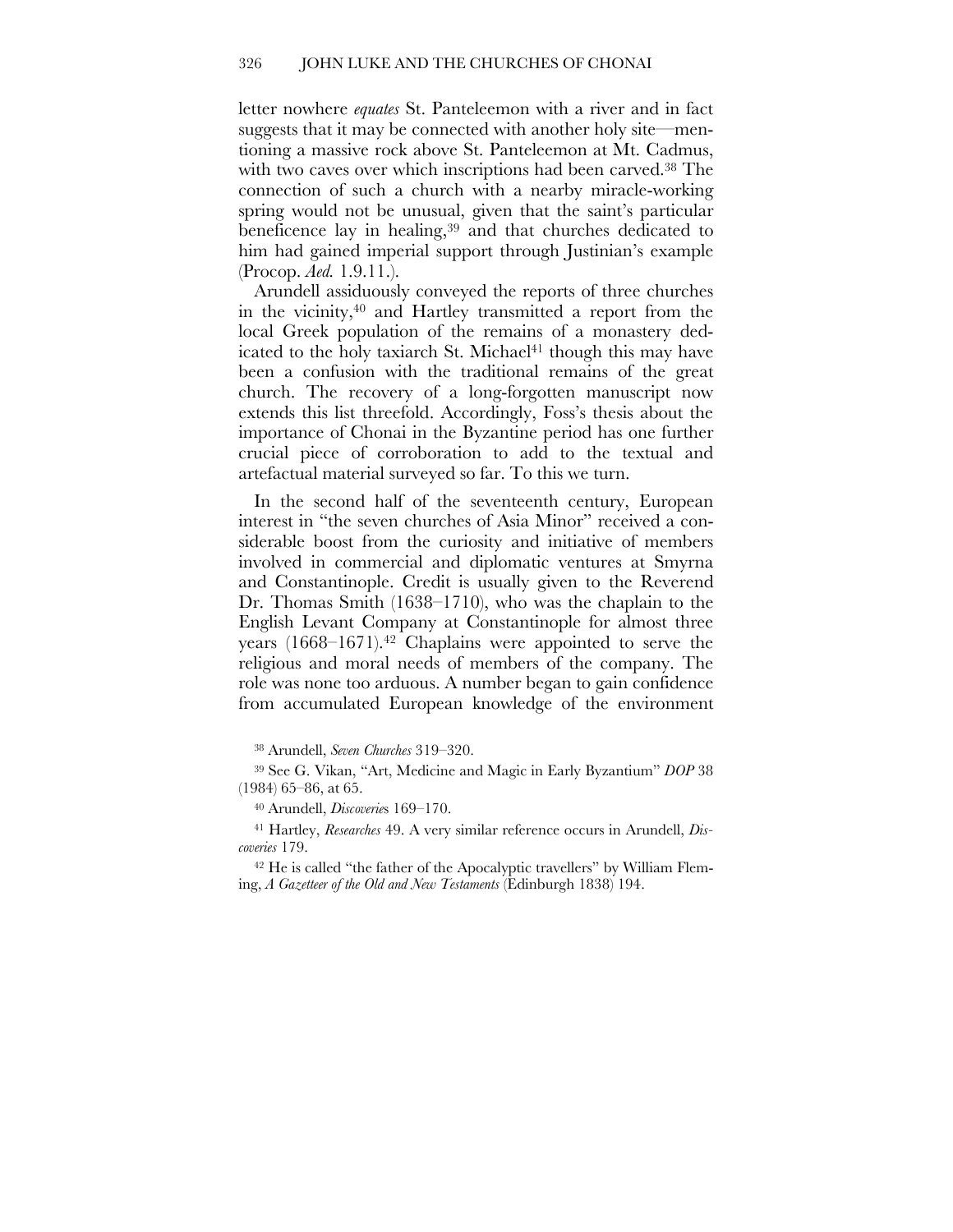and astuteness in dealing with Ottoman practices to allow their time to be spent exploring antiquities that abounded in the area. <sup>43</sup> "Tograi" Smith, as he was sometimes called when he returned to Oxford University, published first a Latin (1672) and then in 1678 a slightly curtailed English compilation of his travels, *Remarks upon the Manners, Religion and Government of the Turks. Together with a Survey of the Seven Churches of Asia as they now lye in their Ruines: and a Brief Description of Constantinople*. He acknowledged that the "pious zeal and a justly commendable curiousity" of predecessors had carved the general lines of his exploration and focus,<sup>44</sup> although he was caustic in his personal criticisms of some of their published work.45 Smith himself had visited Colossae, but his report was distinctly unfavourable. His description has been taken as the first European insight into the city, and it substantially coloured subsequent assessments (249):

Colosse, by the Turks called Chonos, is situated very high upon a hill, the plains under it very pleasant; but we were no sooner entered into it, but we thought fit to leave it; the inhabitants being a vile sort of people; so that we doubted of our safety among them. There still remain some poor Christians notwithstanding those horrid abuses they are forced to endure: but without any Church or Priest: poor miserable Greeks, who amidst that ignorance and oppression they labour under, retain the profession of Christianity still, though they have forgotten their own language and speak only Turkish.

Smith says that he made a hasty retreat, which doubtless undermines the surety of most of his assessments. Curiously, the wording of his account of this part of his 1671 journey is virtually identical to that recorded by Jerome Salter in his unpublished journal. Salter was a "factor" (merchant) of the Levant Company for a number of years and joined many of the expeditions launched from Smyrna to ancient sites. Salter

<sup>43</sup> "more went out under the impulse of that great interest in the classical world and its antiquities which animated successive generations bred up in the culture of Greece and Rome": A. C. Wood, *A History of the Levant Company* (Oxford 1935) 224.

<sup>44</sup> *Remarks* (London 1678) 206.

<sup>45</sup> S. P. Anderson, *An English Consul in Turkey: Paul Rycaut at Smyrna 1667– 1678* (Oxford 1989) 220–221.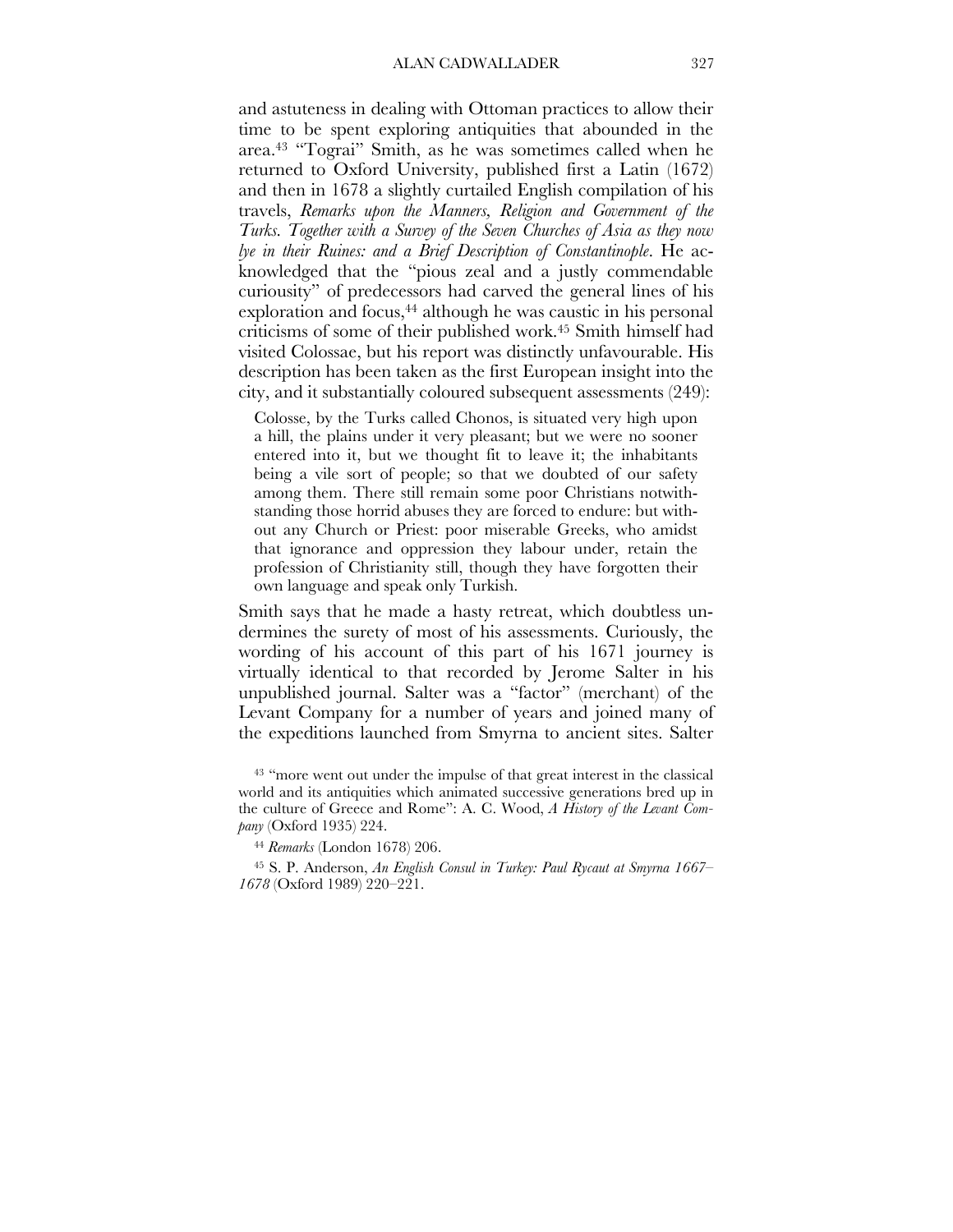(also) wrote "we thought fit to leave it doubting of our safety amongst those barefoot of people."46 His experience (and *perhaps* that of Smith) doubtless influenced the plans of later travellers, who were content to discover what they could from the seemingly safer quarters of neighbouring Denizli.

One of those travellers, the Reverend Doctor John Luke (1633/4–1702), has frequently been confused as having followed Smith's visit, since he is described in a later publication by one consul, Sir Paul Rycaut, as an enjoyable companion and useful assistant.47 Certainly George Wheler's 1682 work gives credit to this chaplain for raising the "Devotions" of many of the merchants at Smyrna to support and join with himself and the Levant Company consul in their autumnal expeditions. <sup>48</sup> Luke appears to have supplied Rycaut with material from his own journals for at least one of his books<sup>49—this</sup> may explain why the journals have had little exposure.50 Luke in fact served two terms as Chaplain to the Levant Company in Smyrna (1664–1669 and 1674–1683).<sup>51</sup> The end of the first appointment is of most interest to us.

The Reverend Dr. John Luke had added a knowledge of

<sup>46</sup> "A Brief Relation of the Travels of Jerom Salter," held in the Bodleian Library, Eng. Msc. e. 218, f. 67. The journal begins with a date of September 1668 but covers travels through to 1680. It is uncertain quite where this particular entry belongs and how to assess the near identity of language between his entry and Smith's published account. I am grateful to Dr. Marie Turner for her pursuing this manuscript.

<sup>47</sup> P. Rycaut, *Account of the Greek and Armenian Churches* (London 1679) 80.

<sup>48</sup> G. Wheler, *A Journey to Greece* (London 1682) 230. Wheler's book, as he explains in the preface, was issued in part as a corrective to the book in which he was named as co-author by Jacob Spon, *Voyage d'Italie, de Dalmatie, de Grece, et du Levant* (Lyon 1678). This however may well be a diversion, as Wheler and Spon fell out over the former's plagiarism: Anderson, *An English Consul* 223.

<sup>49</sup> Anderson, *An English Consul* 218.

<sup>50</sup> They are mentioned by F. W. Hasluck, "Notes on Manuscripts in the British Museum Relating to Levant Geography and Travel," *BSA* 12 (1906) 198–215, at 209–212.

<sup>51</sup> J. B. Pearson, *A Biographical Sketch of the Chaplains to the Levant Company maintained at Constantinople, Aleppo and Smyrna 1611–1706* (Cambridge 1883) 28.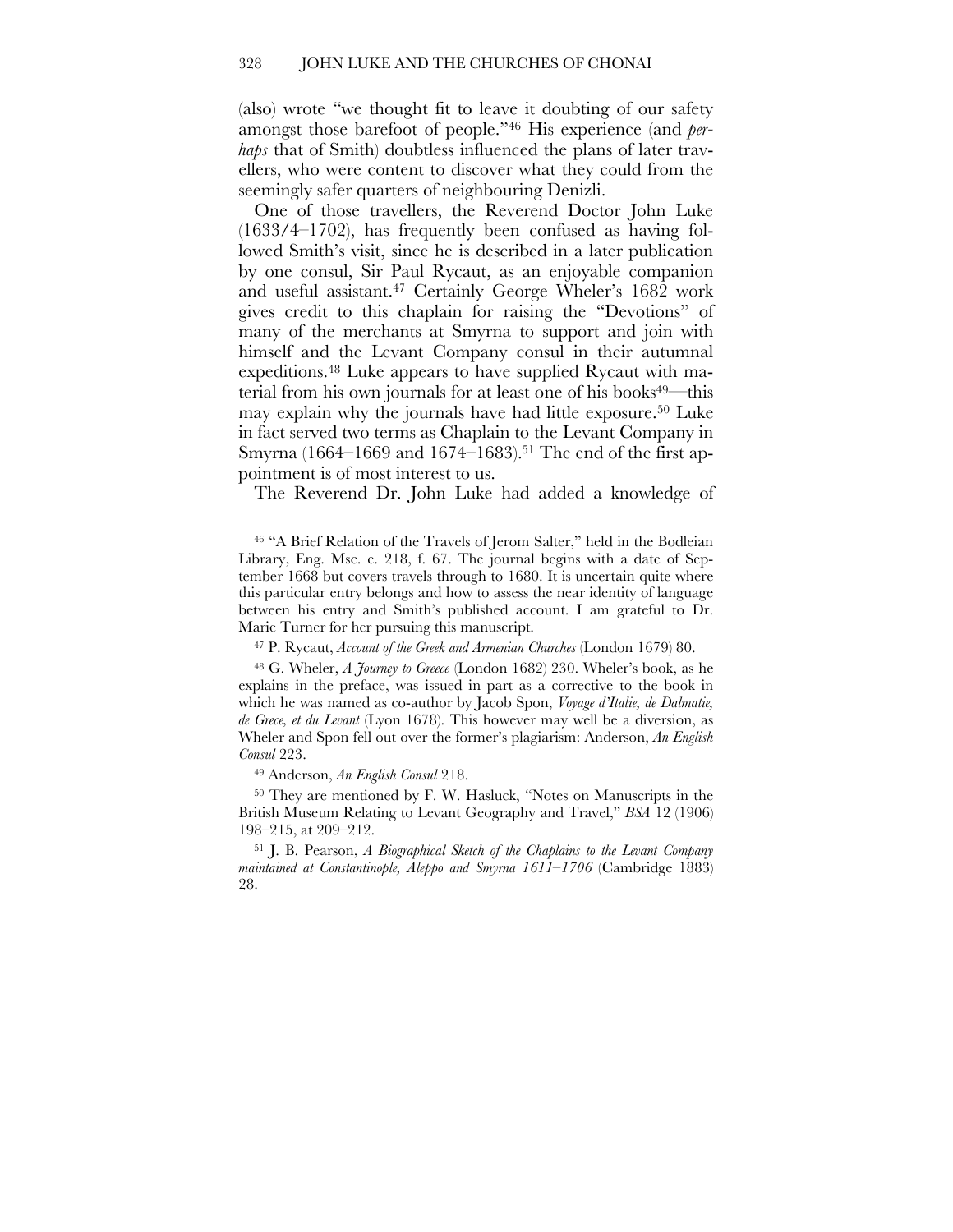Arabic to the traditional intellectual armory of an English gentleman cleric. His journals (BL Harl MS. 7021) are dotted with the Ottoman names for towns, expressions, Osmanli inscriptions, and the like written in Arabic script.<sup>52</sup> His eastern experience and Cambridge connections persuaded the authorities to make him the fourth holder of the newly created chair in Arabic at the University (1685–1702). Doubtless because the endowment of the chair was insufficient to cover the needs of his many children, he combined this office with the living of the parish of Holy Trinity, Rayleigh (1692–1702).<sup>53</sup> P. M. Holt wrote somewhat inaccurately as to the length of his service if not the extent of his ability, that he seemed to have brought little more to the office than "a seven years' sojourn in Smyrna."54 Luke left "no recorded impress" according to one historian of the Cambridge school of Arabic;<sup>55</sup> a single, strange poem56 written in "Hendecasyllabi Turcici" survives with his name in *Genethliacon*, an honorific volume for the Duke of Cornwall. A public auction of his library a decade after his death is the last contemporary notice.57

Luke's journals of his travels are now held in the British Library. Sonia Anderson has recognised that about ten folios of the manuscript were a copy in the hand of Jerome Salter, who was one of the party that included Rycaut and Luke and with whom Luke made a number of other journeys.<sup>58</sup> Anderson surmises, correctly in my view, that this supplanted a section of Luke's journal that was retained by Rycaut for his book on the churches in Turkey. However, she leaves us with the intimation

52 See for example f. 354b (10<sup>th</sup> Aug. 1670), f. 355 (28<sup>th</sup> Sept. 1669).

<sup>53</sup> R. E. I. Newton, "Rectors of Rayleigh," *Notes and Queries* 196 (1951) 407–409.

<sup>54</sup> P. M. Holt, "The Study of Arabic Historians in Seventeenth Century England: The Background and the Work of Edward Pococke," *BSOAS* 19 (1957) 444–455, at 444.

<sup>55</sup> A. J. Arberry, *The Cambridge School of Arabic* (Cambridge 1948) 13.

<sup>56</sup> The judgement is Geoffrey Roper's: "Arabic Printing and Publishing in England before 1820," *Bulletin of the British Society for Middle Eastern Studies* 12 (1985) 12–32, at 20.

<sup>57</sup> *The Guardian* March 14, 1712–13.

<sup>58</sup> Such as to Colophon, in 1678: BL Add 22910 f. 182.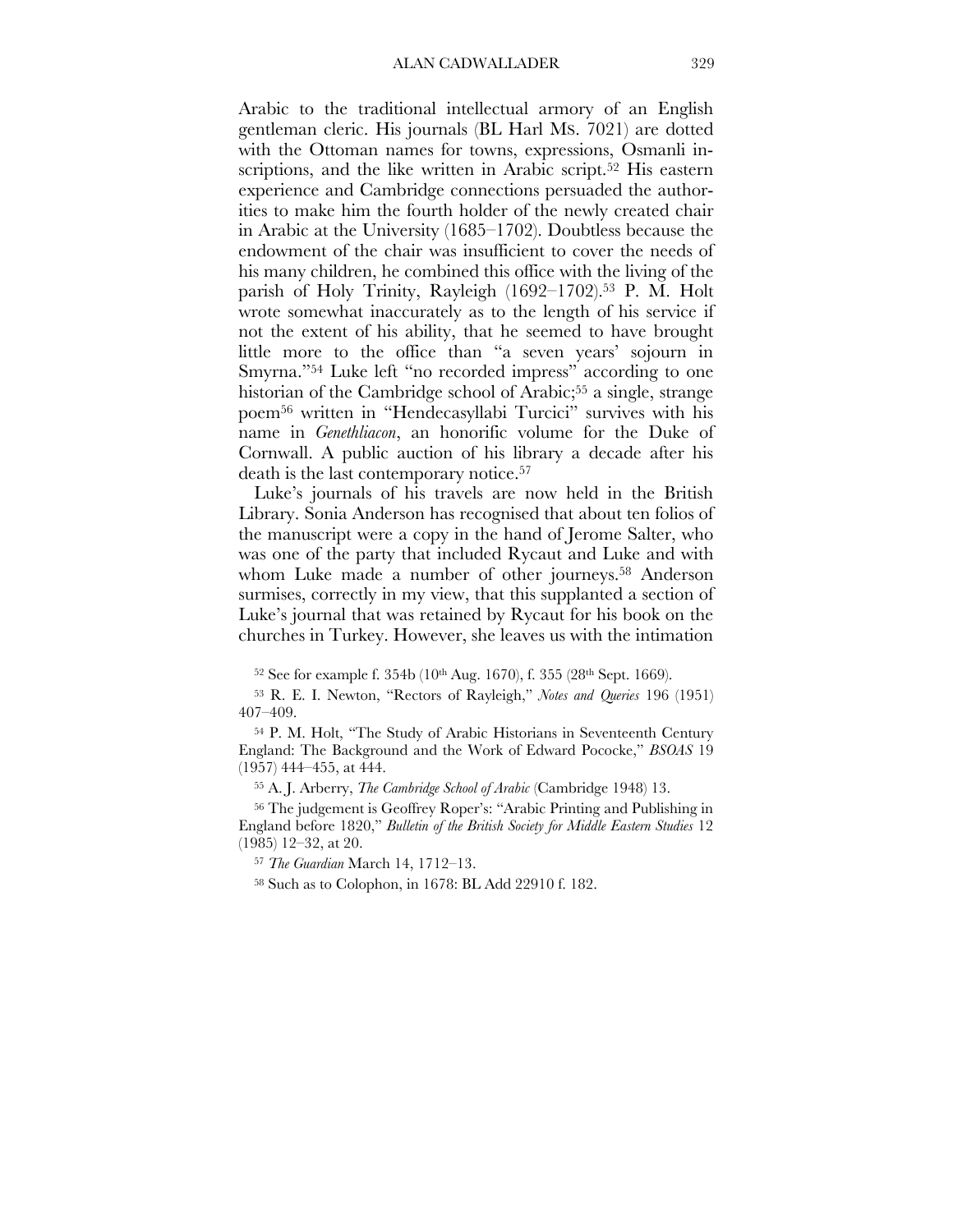that this is the sum total of the Luke manuscript related to a 1669–1670 expedition. <sup>59</sup> In fact, the hand and ink changes at f. 367, as also the date, and there is a change back to the Salter hand at f. 377, which repeats some of the previous entries. This shifting, and other indications such as the inconsistent chronological order and multiple, different page/folio numbers, show that the manuscript has been mined in much earlier times but not systematically collated. This task remains.

The folio of great interest for my purposes is the very first of the manuscript as presently ordered (f. 354). It appears to be a page of notes on the recto in Luke's hand; the verso begins a more recognizable journal, and received the date "Aug 10, 1670" and provided Arabic names for towns in the vicinity of Ephesus. The date on the recto "Oct 26 1669" confirms that the recto as currently numbered was used for notes at another time, for it provides details about "Colosso" hitherto unknown and not recorded in Rycaut's books. If Rycaut had seen this page, given his desire to describe the Greek and Armenian churches of Turkey, he would have done so. Luke's notes that show greatest conformity with Rycaut's *Greek and Armenian Churches* are dated as January 1668. The discrepancy may be accounted for by recognizing that Rycaut, after he had resigned his commission and turned to a literary output, simply amalgamated various reports. Certainly however, Luke's plentiful mentions of snow and cold confirm this section of the journal as from a winter journey (an unusual practice). Of interest is a curious "*vid. alibi*" in the margin to the entry for Sunday January 19 1668 (f. 378<sup>r</sup>), which reports that time prevented further efforts to explore the Lycus and Laodiceia. The Latin is probably a later scholion referring to folio 360v—in Salter's hand—which is dated October 12<sup>th</sup> 1669. The problem is that the journal here places Luke back in his "aboad" on October  $18<sup>th</sup>$  (f. 362<sup>v</sup>), that is, before the date given to the notes (that is, f. 354r ) dated "Oct 26 1669." There is a curious introduction to this date on the folio, however, a date which comes after two lines of writing that provide the Arabic spelling of Colossae's then current names. The introduction opens with Greek Ανθω

<sup>59</sup> Anderson, *An English Consul* 218, listing folios 357–367.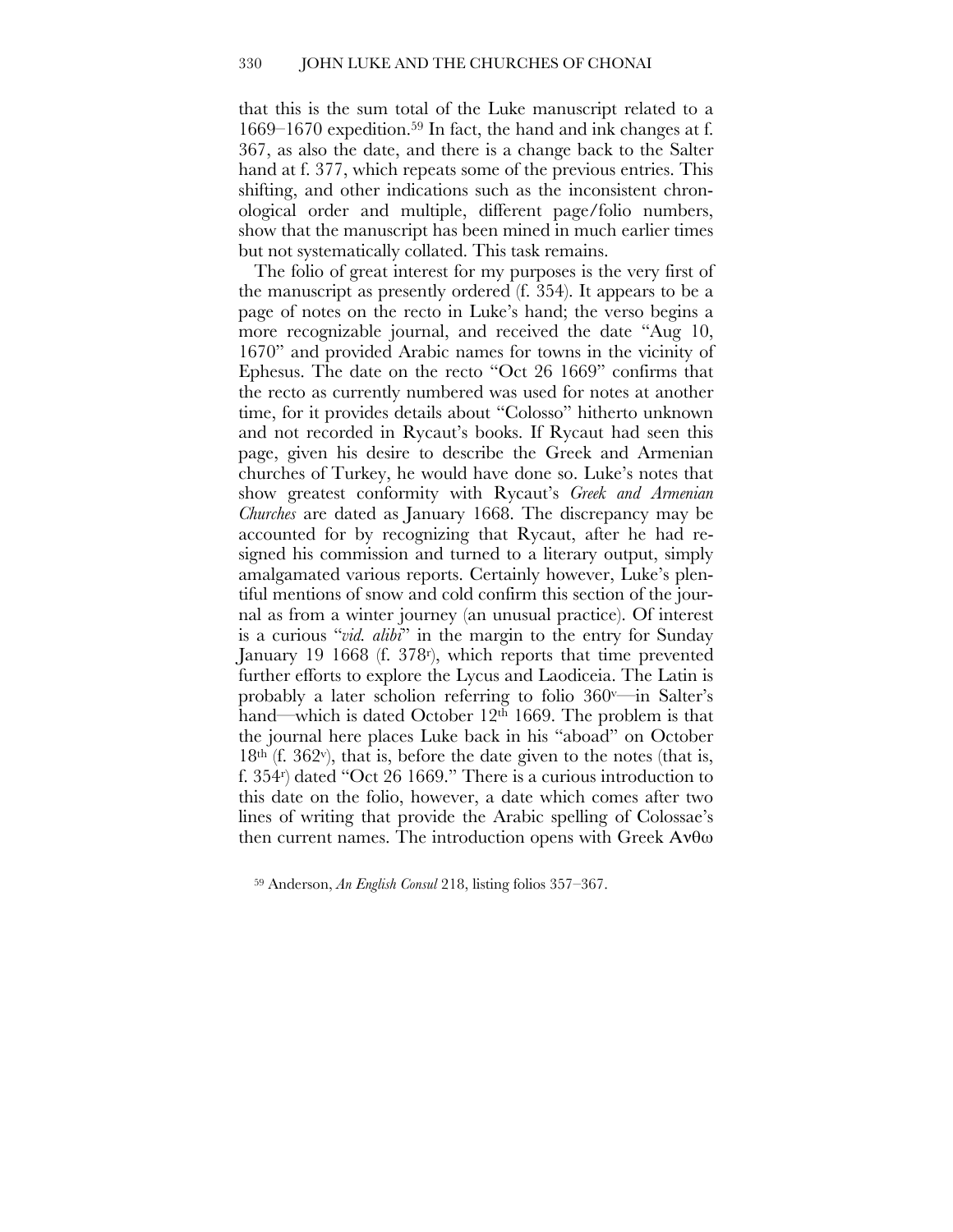and adds the word "speaks." Whether this was a self-conscious literary allusion<sup>60</sup> or the (abbreviated?) name of a correspondent is unknown. The "pappas" (priest) at Denizli had, with a number of Greeks, earlier that season welcomed the party into a wedding celebration whilst they stayed there (f. 377v).

Folio 354 begins with two related names for Colosso used by the Turks. The following is my hand copy of Luke's rendering:

 $\Delta' \circledast \qquad \qquad \Box \circledast$ 

These related forms of the name are *Haunah* and *Hunaz*, the forerunners of today's "Honaz," and were derived from the Greek word for "funnel(s)" (χώνη/χῶναι).<sup>61</sup> The variability in form resembles the variations in spelling and structure that later travellers recorded, as seen above. In this paragraph, Luke also notes that there are thirty families of Greeks in the town.

Following the parenthesised "Ανθω speaks Oct 26 1669," Luke briefly records in Greek (using the genitive) the names of ten churches located at Colossae/Chonai. Two are noted as "kept in repair": that of the Panhagia (that is, the Blessed Virgin) and that of St. Constantine (that is, the Great). Eight other churches are recorded as in ruins: Sts. George, Theodore, Catherine, Michael the Archangel, Panteleemon, Demetrios, John, and a second Panhagia. To this list are added two further notes. The first, that there are "More ruins in Hierapolis than Colosso," which is probably a general statement rather than an indication of more churches or more ruins of the churches that remain. The second notes "No Pappas resident in Col. Except for a time from Philadelphia." The absence of a priest did not however mean the end of the church.

<sup>60</sup> Plut. *Rom.* 3.

 $61$  Sometimes the masculine χώνος occurs. The punning on the name is a prominent part of Chonai's most famous story, the Miracle of St. Michael the Archistrategos, in two of its retellings: the anonymous *Narration and Revelation of our holy father Archippos* 12, and Simeon Metaphrastes' *The Story of the Wonder that Happened with the Archistrategos Michael in Chonas* 8: in M. Bonnet, *Narratio de Miraculo a Michaele Archangelo Chonis Patrato* (Paris 1890). The pun was retained in the summary entry of the late-tenth/early-eleventh century Menologion of Basil II (*PG* 117.33D).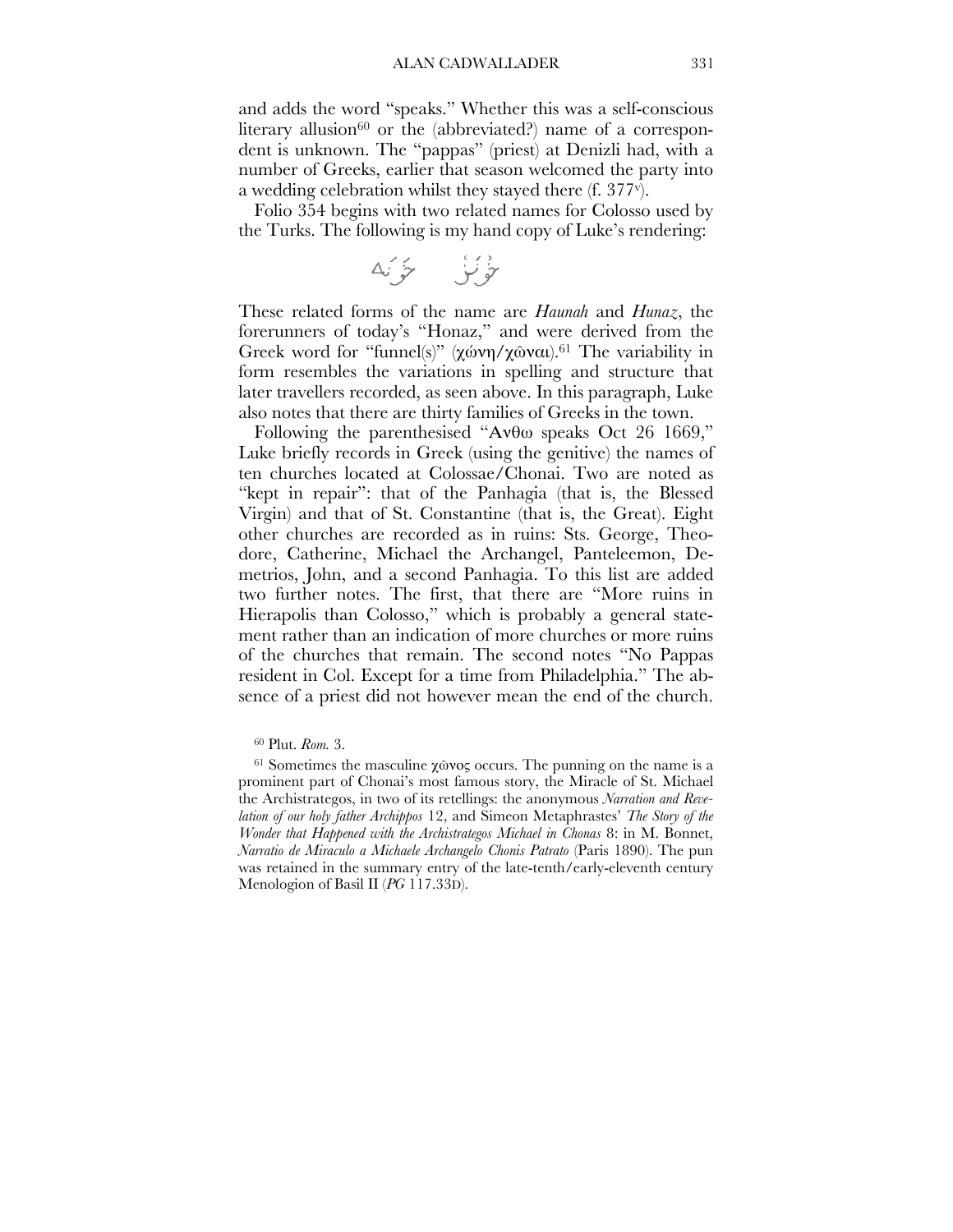The continued operation and maintenance of these churches would have been enabled by an *epitropos* or steward. <sup>62</sup> He was probably authorised from Smyrna to maintain votive prayers and offerings to various saints presented through icons in these churches; in the Chonai churches, these would include at least icons of the All-holy Theotokos and of Holy Constantine—and of course the *epitropos* collected the material support that enabled such offerings to be made.

The significance of this list of churches cannot be overestimated. It confirms in substantial measure Foss's thesis about the importance of Chonai in the political and ecclesial administration of the Byzantine empire. Ten churches point to a substantial population at some period. Chonai became an archbishopric around 850,63 probably a reward (and protection) for returning to the iconophile fold<sup>64</sup> as well as a recognition of its growing strategic importance. A metropolitanate followed in the next century, <sup>65</sup> and the Choniates brothers both testify to the importance and size of the city (even allowing for rhetorical flourish).66 Accordingly, the demographic justification for such a number of churches can certainly be found in the period from the ninth to the twelfth centuries; the ninth, as Clive Foss has noted, was "a time of reorganisation and expansion."67 Whether this general date for the importance of Chonai can be pushed earlier is harder to discern from the scant textual evidence available, although the first *notice* of a conjoined name (that is, Colossae-Chonai) comes from the

<sup>63</sup> *Life of Ignatius*, *PG* 105.516B.

<sup>64</sup> Cf. M. Kaplan, "Les saints en pèlerinage à l'époque mésobyzantine," *DOP* 56 (2002) 109–127, at 124.

<sup>65</sup> K. Belke and N. Mersich, *Phrygien und Pisidien* (*DenkschrWien* 211 [1990]) 133.

<sup>66</sup> Nic. Chon. *Chron*. 178.19; Michael Chon. quoted 320 above.

<sup>67</sup> C. Foss, "The Survey of Medieval Castles of Anatolia, 1982–1984," in Matthews, *Ancient Anatolia* 359–366, at 363.

<sup>62</sup> Daniel Colnaghi, who accompanied Charles Newton on a number of his archaeological expeditions in Lycia and Miletus in the 1850s, reported briefly on the operations of such an *epitropos*. See his manuscript "Travels in Levant," BL Add 59502, f. 162.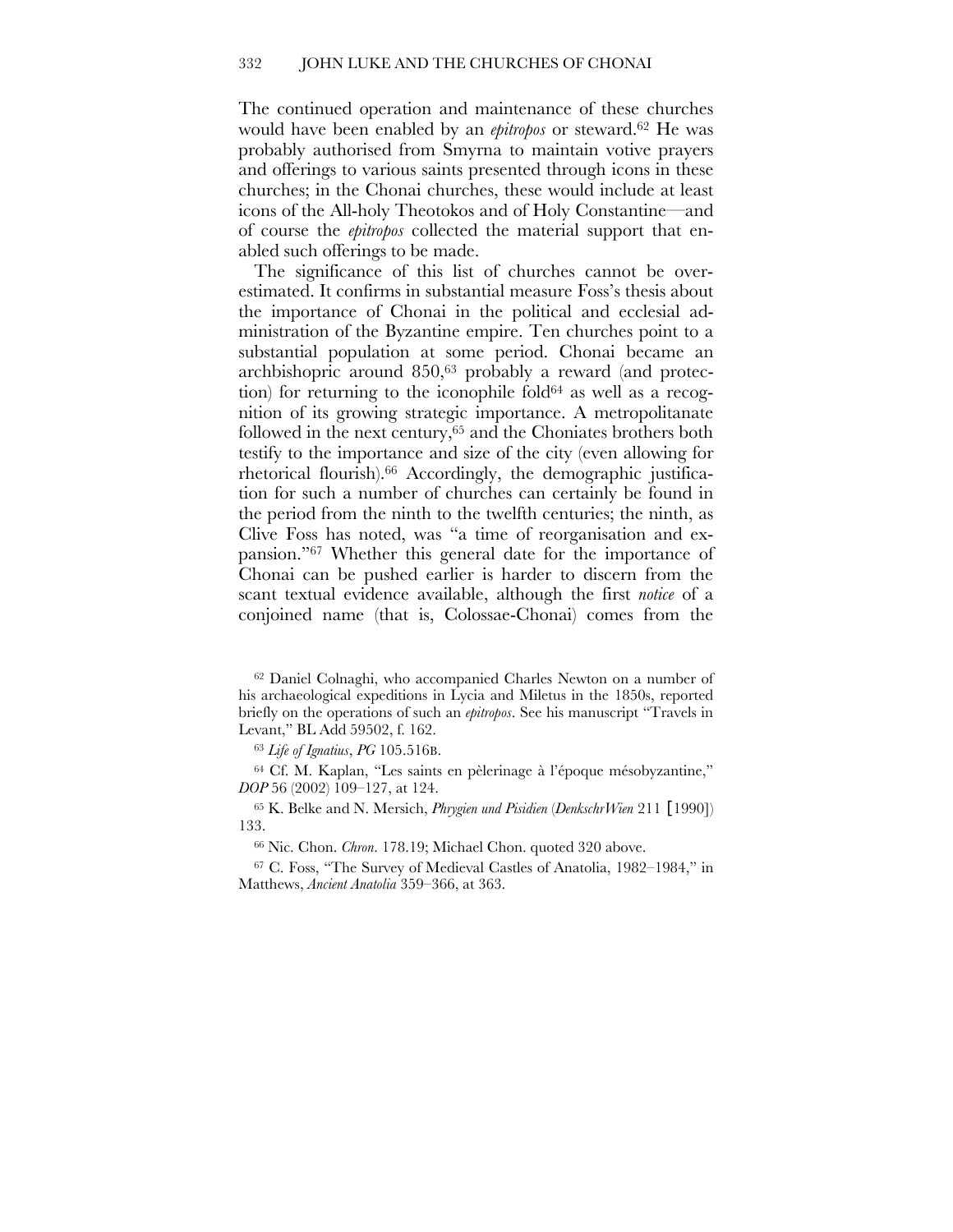eighth century. <sup>68</sup> Foss's extensive work on the medieval fortifications of Anatolia has demonstrated that the seventh into the eighth century was a period of severe recession.<sup>69</sup> Nearby to Chonai, the city of Hierapolis "shrank to no more than a village."70 Whether Chonai was as adversely affected cannot at present be concluded. Certainly the growth of prosperity in the Maeander and Lycus valleys in subsequent centuries saw Chonai's importance, in conjunction with other factors, enhanced far beyond its radiant neighbour. Its importance as a critical pilgrimage destination (and station on the journey to Jerusalem) has been clearly demonstrated.<sup>71</sup> Its housing of a significant military force is highly probable, and now we see an expansive list of churches. These three groups of evidence testify to a sizeable demographic, the necessity for a large urban infrastructure. It remains to test the members of Luke's list.

John Luke, along with the members of his party, showed repeated interest in the churches of the cities and towns they visited. Rycaut himself noted:72

St George the Cappadocian is in like manner highly reverenced by this People, there being scarce a Town where are two Churches, but one of them is dedicated to this Saint, of whom they recount many and various tales; and what is most strange they believe them all.

Similarly, all of the church dedications in Luke's list are well known throughout the Byzantine Empire. The manuscript now independently corroborates that the letter to Arundell from his Greek correspondent refers to the church of St. Panteleemon, not a christianized name of the river Lycus! The church of St. Michael the Archangel is well attested from an early period. 73

<sup>68</sup> M. le Quien, *Oriens Christianus* (Paris 1740) I 816 (Mansi XII 148D), Χωνῶν ἤτοι Κολοσσῶν.

<sup>69</sup> See for example Foss, *Byzantine Fortifications* 131–132.

<sup>70</sup> Barnes and Whittow, in Matthews, *Ancient Anatolia* 349.

<sup>71</sup> Foss, *DOP* 56 (2002) 129–151; Kaplan, *DOP* 56 (2002) 120; A. W. Carr, "Icons and the Object of Pilgrimage in Middle Byzantine Constantinople," *DOP* 56 (2002) 75–92, at 76.

<sup>72</sup> Rycaut, *Account* 145.

<sup>73</sup> Theod. Cyr. *Comm.Ep.Col.* 2.18 (*PG* 82.613B, cf. 620D–621A).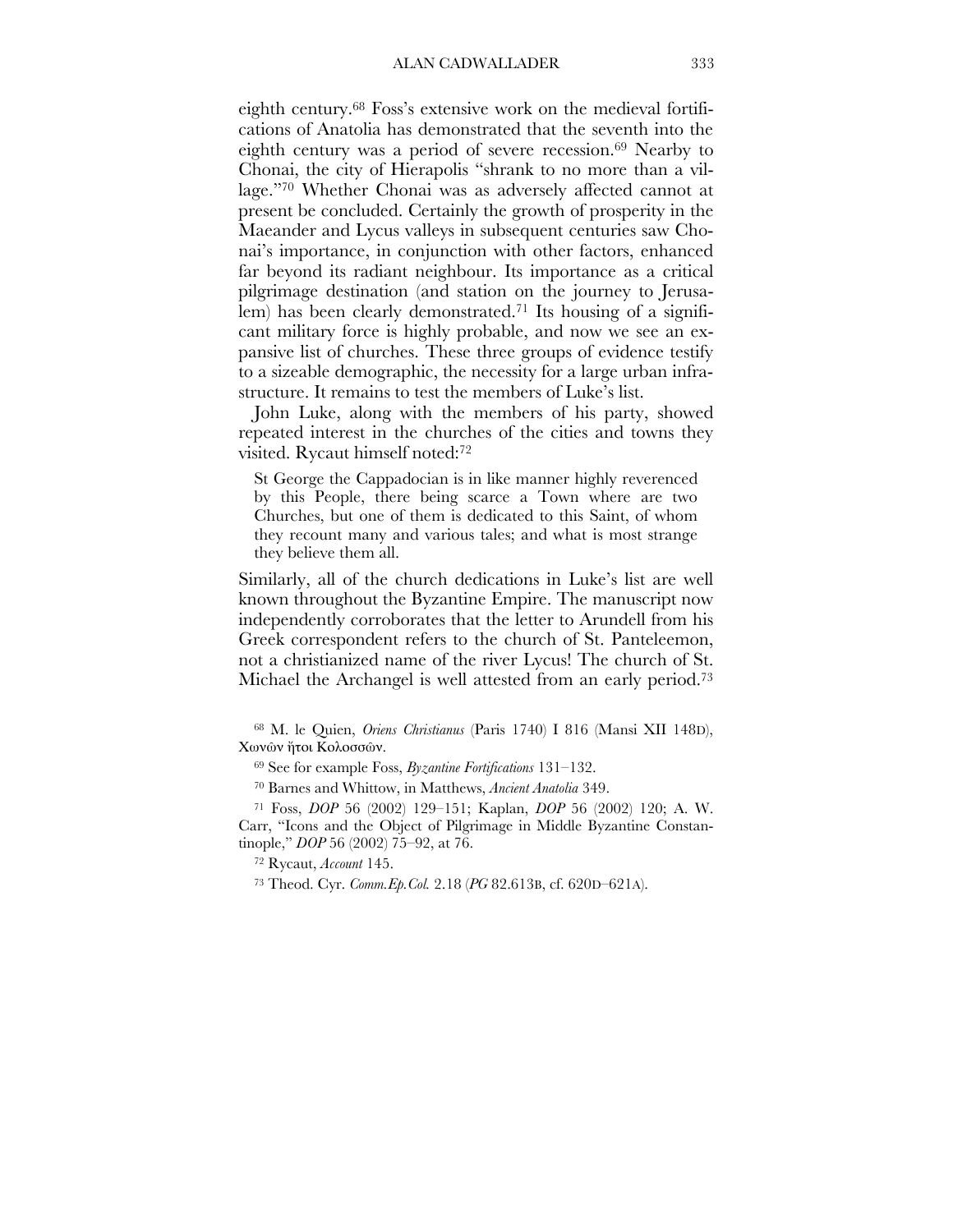James Skedros claims that the shrine of St. Michael contained a miraculous icon of the Mother of God. <sup>74</sup> I have, however, been unable to find any warrant in Byzantine writings for this assertion. The icon venerated by St. Cyril Phileotes is quite clearly that of the archangel.75 Moreover, the icon of the miracle of St. Michael of Chonai held in the Belgrade National Museum is especially significant in this regard. The familiar large church fronted by Archippos is presented in such a way as, unusually, to highlight an icon of the very archangel who, outside the shrine, is engineering the famous rescue of the site from flood waters.76 This is not to assert that Chonai was bereft of an icon of the All-holy Virgin. Indeed the evidence of devotion to her is ubiquitous in the empire and she is frequently combined with all the saints mentioned in John Luke's list. 77 Luke's list, whilst sufficiently varied (e.g. two to the Virgin) to overrule any suggestion that a stereotypical compilation has occurred, yet is thoroughly "Byzantine" in the churches' dedications.

There may be one further piece of evidence. A Byzantine inscription in the area was found in house-steps at Honaz early in the twentieth century. William Calder reasonably presumed it to be from Colossae though no information about its precise original location is known. <sup>78</sup> The inscription was cut on a piece of decorated marble cornice inverted and therefore apparently appropriated from an older (and important) building.79 The in-

<sup>74</sup> J. C. Skedros, "Shrines, Festivals, and the 'Undistinguished Mob'," in D. Krueger (ed.), *Byzantine Christianity* (Minneapolis 2006) 81–101, at 91.

<sup>75</sup> *Vit.Cyr.Phil*. 18.1 (p.94 Sargologos).

<sup>76</sup> M. Tatic´-Djuric´, *Image of the Angels*, transl. G. H. Genzel and H. Rosenwald (Vaduz 1962), plate facing p.56. Here is not the space to explore the significance of this icon.

<sup>77</sup> See as but one example an invocation to both the Theotokos and St. Panteleemon in one seventh/eighth century inscription from Thrace: A. Dumont and T. Homolle, *Mélanges d'archéologie et d'épigraphie* (Paris 1892) 62.

<sup>78</sup> *MAMA* VI 49 with pl. 10.49.

<sup>79</sup> There was a significant destruction of pagan temples in many parts of the empire in 408, the culmination of a series of decisions adverse to even minor pagan memorialisations: W. M. Ramsay, *Cities and Bishoprics of Phrygia* (Oxford 1897) II 551.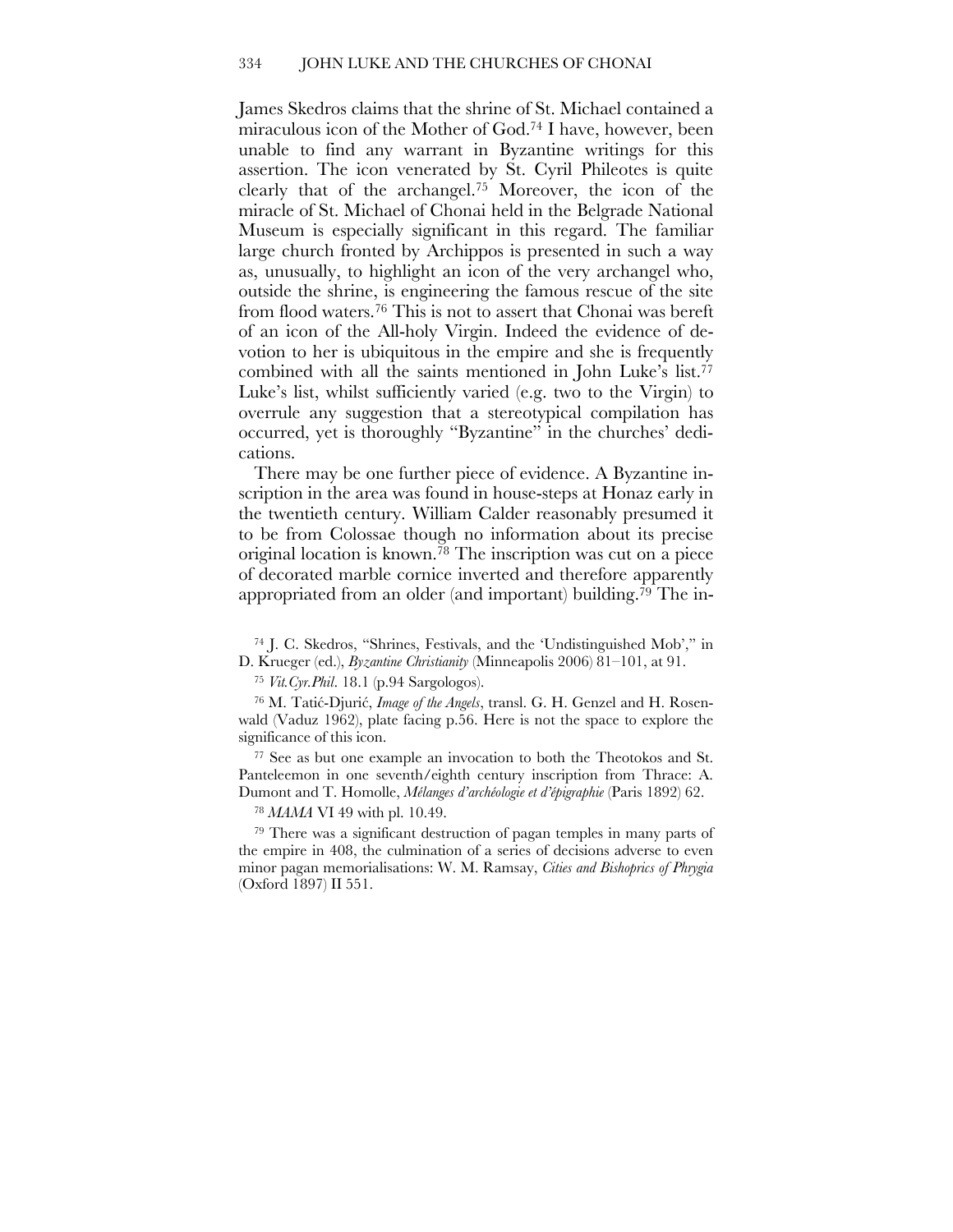scription was published in *MAMA* VI in 1939, but Calder's 1933 notebook records that the house at Honaz also held the right-angle continuation of the cornice of approximately the same length (that is, just over a metre).<sup>80</sup> The stone is no longer known to be extant. Calder assigned no date, simply recording it as "re-used upside down in Byzantine days."81 The relatively unadorned simplicity and use of curvilinear shapes in the letter forms indicate a date in the fifth or sixth century.82

Calder regarded it as a complete iambic line, though other scansion is possible. As minimally reconstructed, it reads τῶ φερονύμῳ τῶν θείων δωρημ[άτων, "for the one well-named from the divine gifts." Implicitly the use of verse in an inscription, however short, adds a gravity and importance, 83 though stone-cutters frequently worked mechanically from established formulae.84 The quality of the stone (even though re-used), the dedication in verse, and the lexicographical choices indicate the significance attached to the function of the stone. Indeed, there may even be a suggestion of triumphal

<sup>80</sup> See my "Revisiting Calder on Colossae," *AnatSt* 56 (2006) 103–111, at 106.

<sup>81</sup> *MAMA* VI p.18.

<sup>82</sup> Compare the letter forms with those similarly dated to the fifth or sixth century in D. Feissel, *Recueil des inscriptions chrétiennes de Macédoine* (Athens 1983) nos. 14, 24, 40, 51 (with plates), and the cruder but nevertheless comparable letter forms of a brief "place of Theodore" inscription from Aphrodisias dated in the period late fourth to sixth century (C. Roueché, *Aphrodisias in Late Antiquity* [Leeds 1989] 192, pl. xlii). Foss (*History and Archaeology* II.484 n.83), initially at least, considered the inscription either "late-antique" or Byzantine, but the evidence and arguments presented here fully support a late-antique ascription. One inscription from Hisarköy (Amorium) of similar lithographic style bears a date (= 591/2): *MAMA* VI 386; *cf. IGLSyrie* II 654 (= 395). It is unlikely, given the lack of embellished forms, to be later; indeed some of the letter forms are known on Roman inscriptions: see D. French, *Roman, Late Roman and Byzantine Inscriptions of Ankara* (Ankara 2003) nos. 24, 32, 70.

<sup>83</sup> J. Strubbe, "Cursed be he who moves my bones," in C. A. Faraone and D. Obbink (eds.), *Magika Hiera* (New York 1991) 33–59, at 41. A longer metrical inscription is known from Colossae: *JHS* 18 (1898) 90, no. 26.

<sup>84</sup> A. Petrie, "Epitaphs in Phrygian Greek," in W. Ramsay (ed.), *Studies in the History and Art of the Eastern Provinces* (London 1906) 119–134, at 134.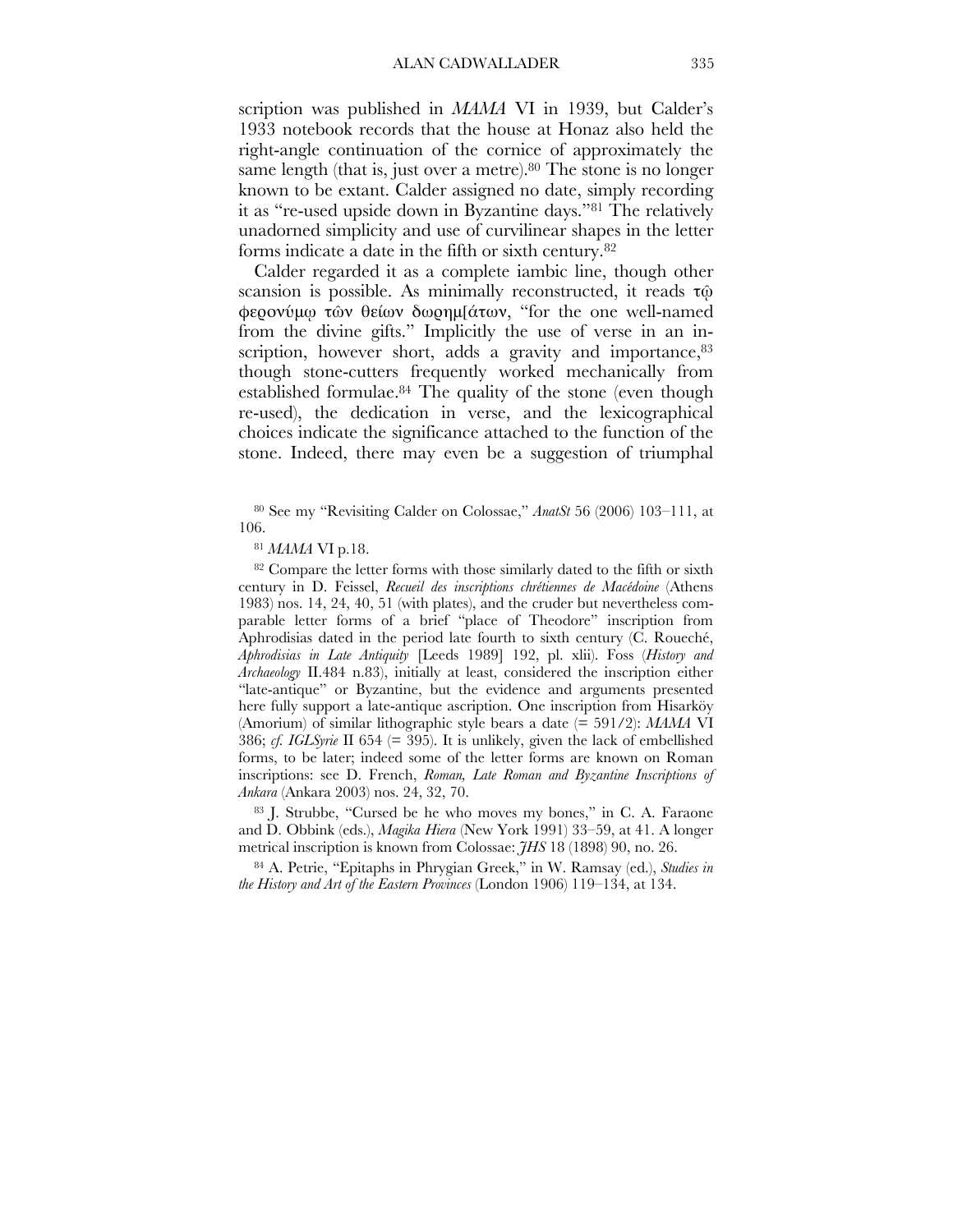overturning of the pagan past of the stone.<sup>85</sup> The phrase θεΐα δωρήματα "divine gifts" clearly indicates an ecclesial or monastic setting86 and, in the context of a highly decorated, fine piece of marble, suggests either that the stone itself was part of a specific offering or that it participated in a larger construction.

Calder took the line as referring "to St. Theodoros or St. Dorotheos or to some man or building named after either." It would seem that the combination of elements (metre, language, type and decoration of stone) alerted Calder to the allusive punning involved in θεῖα δωρήματα. Whilst the conjunction of these words or cognates (in singular or plural) can occur without any punning or allusion being intended, the use of  $\phi \epsilon \rho \acute{o}v \nu \mu o \varsigma^{87}$  shows that in this case it was. A number of those named Theodore and Theodora prompted such verbal play,<sup>88</sup> but the probable date of this inscription is significant.

The "holy great-martyr St. Theodore," "the Recruit," had figured prominently in a post-mortem appearance to bring about respite in Constantinople from the ravages of Julian the Apostate. He had quickly thereafter become eulogized by a succession of writers. Consistently but variously, the name was broken into its etymological derivatives that played with the evocation of the gift of God. Archbishop Nectarius of Constantinople (d. 397) in a panegyric for an already-established feastday of St. Theodore (fixed later as February 17th) described him "as truly a gift of God (θεοῦ δῶρον), given (δωρηθέντα) for the salvation of our faith."89 A much later kontakion falsely at-

<sup>85</sup> For a detailed exposition of the re-use of stone to reinforce an ideology rather than mere material pragmatics, see J. Moralee, "The Stones of St. Theodore: Disfiguring the Pagan Past in Christian Gerasa," *JECS* 14 (2006) 183–215, 208 on the upturning of stones as one technique of the display of Christian triumph (though here of an upturned, inscribed *bomos*).

<sup>86</sup> See, for example, Didym. Caec. *Fr. in Ps.* 886.11 (ed. Mühlenberg).

<sup>87</sup> For φερώνυμος. Although this is the only instance of the orthography for *this* word that I know, the change of ω to ο is a familiar epigraphical habit in the Byzantine period. See Feissel, *Recueil* p.275.

<sup>88</sup> E.g., Feissel, *Recueil* p.65 (on the punning in a fifth-sixth century inscription for an abbess, Theodora); ὄντως θεού δώρημα (of Theodore II Lascaris) in Niceph. Blem. *Ad Ioh.* 2.115 (p.119 Heisenberg).

<sup>89</sup> Nectarius *De festo S. Theod.* 11 (*PG* 39.1829C).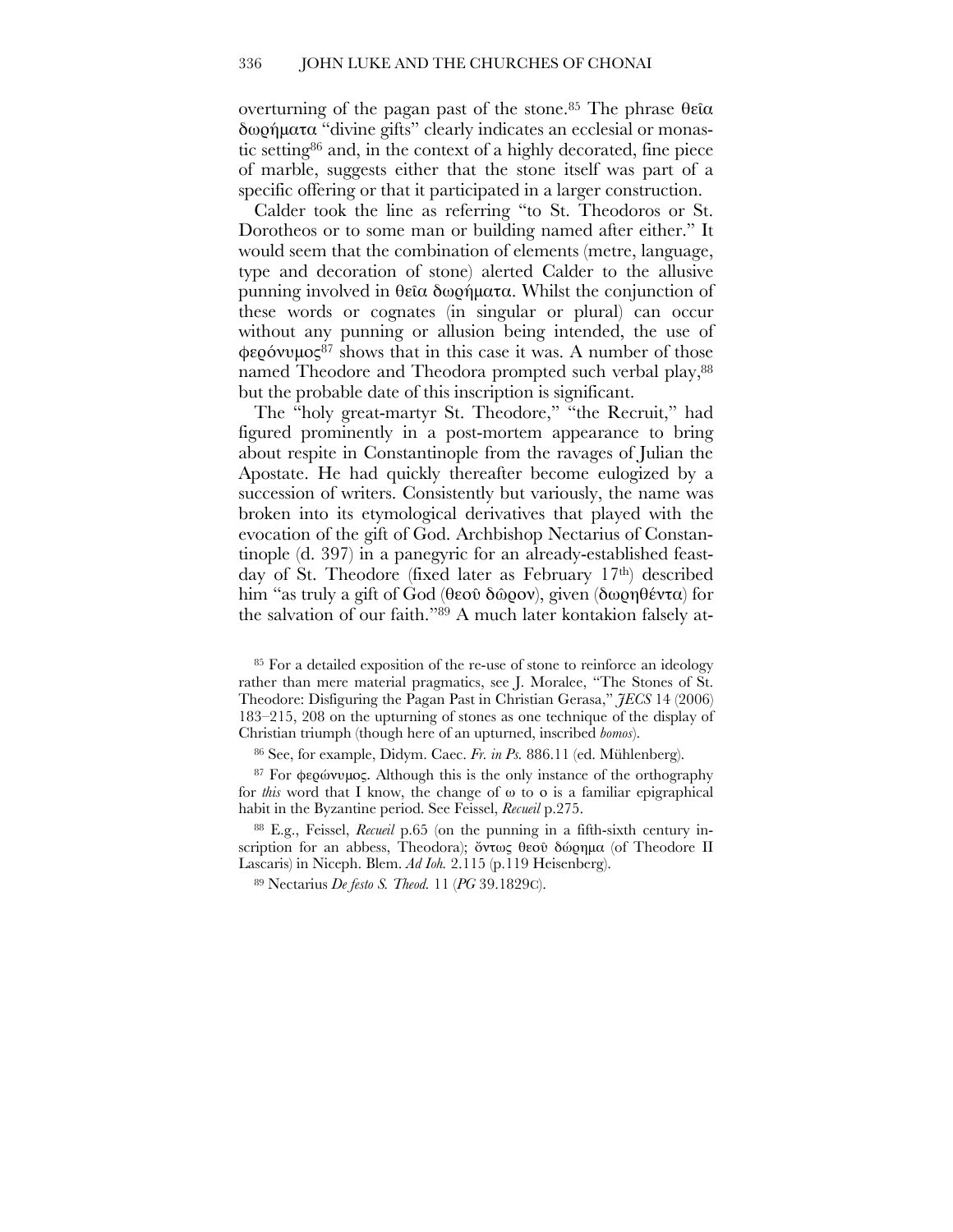tributed to the sixth-century Romanos the Melode interwove a similar etymological punning: δώρημα θεΐον δεδώρησαι, τὸν γενναῖον τοῖς ἄθλοις Θεόδωρον, "because you have given the divine gift, the noble Theodore, to those who struggle."90

It is clear that such pietistic punning was alive in the fourth to sixth centuries and continued thereafter. It found its way as readily into stone as onto vellum.91 Although Calder was judiciously cautious in his suggestion, in the light of John Luke's reference, we are invited a little more confidently to recognise that, in the early Byzantine period, a church dedicated to St. Theodore probably existed at Colossae/Chonai. To be sure, Calder's caution must be kept in mind, but Luke's manuscript increases the probability that in this re-used marble cornice we have a record of a church dedicated to St. Theodore, not St. Dorothy or some person named after either.

This is all the corroborative pieces of evidence I can find for the list in Luke's journal. The churches of Sts. Michael, Panteleemon, and Theodore have some independent corroboration in text, icon, and material artefact. The remaining seven, all hitherto unknown, simply cohere with familiar Byzantine dedications. For my purpose of arguing for Foss's promotion of the importance of Chonai in the mid-late Byzantine period, John Luke's list is an important piece of evidence to add to the references surveyed above. It is worth comparing the numbers of churches found in other ancient cities visited in the seventeenth century. Space precludes a detailed analysis, though it is perhaps significant that Luke himself was interested in just this question as he moved around sites of interest. He noted St. Mark's, St. John's, St. Paul's, and a "Pantolomonia," plus other unnamed ruins at Ephesus (f. 359r ), one church at Sardis (362r ); at Pergamum he found St. Sophia "turned into a Turkish

<sup>90</sup> *Cant.* 82 "On St. Theodore II" strophe 1.2: P. Maas and C. A. Trypanis, *Sancti Romani Melodi Cantica: Cantica Dubia* (Berlin 1970) 156, who describe the canticle as a dull, drawn-out hagiography of inferior quality.

<sup>91</sup> A sixth-century votive inscription from Paphlagonia plays with "the city of Theodore" (a designation that apparently existed long before its official naming) by declaring θεῖον ναὸν δωροῦμαι: G. Doublet, *BCH* 13 (1889) 294; the editor makes no mention of the pun in his commentary (297–298).